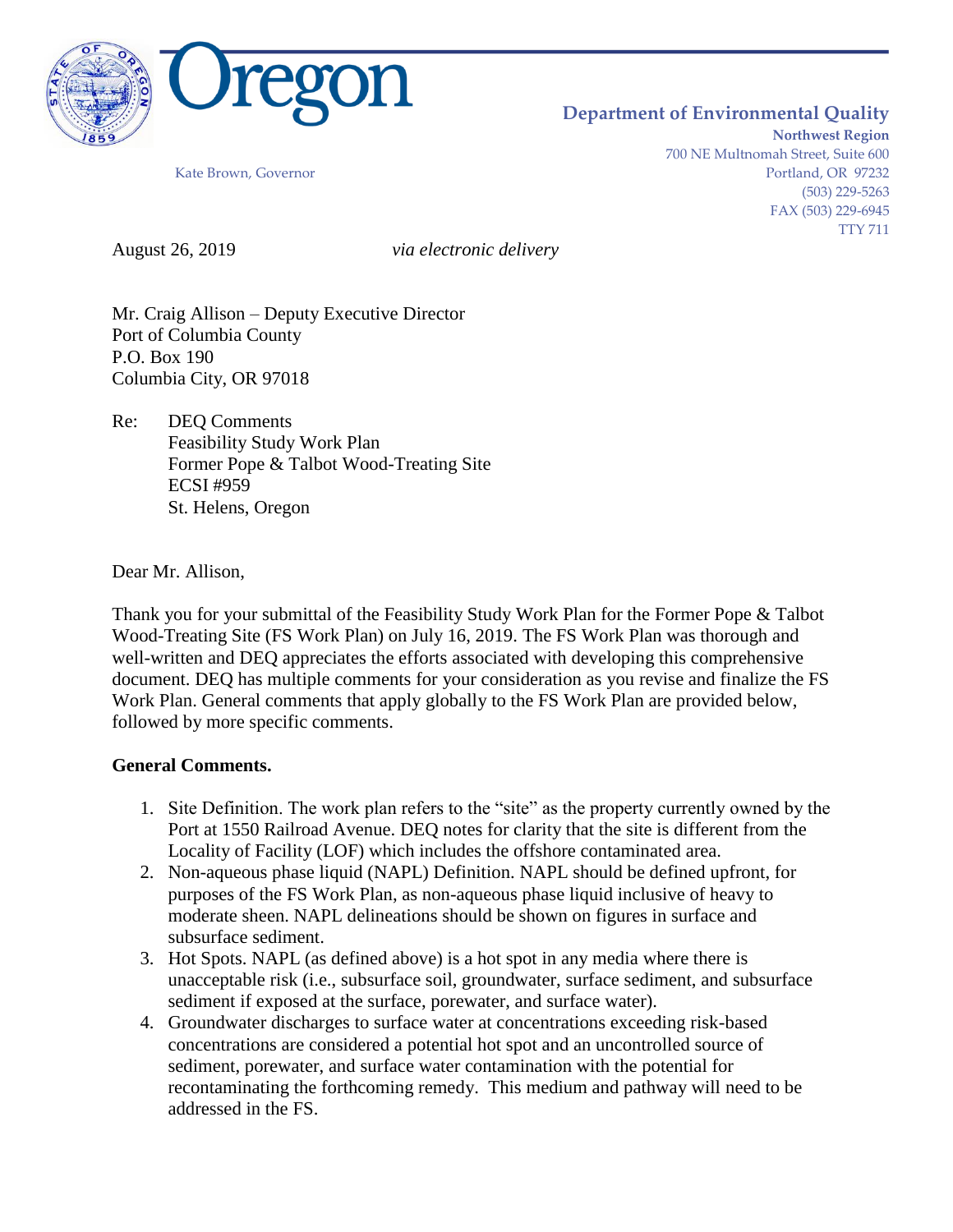- 
- 5. Resource Conservation Recovery Act (RCRA) Designation. Please include an analysis of likely RCRA designations for waste that may be generated during remedial actions. The designation is an important consideration in evaluating alternatives with respect to treatment options and disposal cost.

Comments on specific report sections are provided below.

### **Section 1 Introduction**

- 1. The introduction states that: "The FS Work Plan is intended to describe the process in which remedial action alternatives will [be] developed and evaluated to address residual creosote in soil. . .". The reference to residual creosote is inappropriately restrictive. Note, for example, polychlorinated biphenyls (PCBs) are present in soils above acceptable risk levels and will be addressed as part of the remedy. Please remove the reference to residual creosote in this sentence.
- 2. The introduction states, with reference to DEQ's 2019 draft RI Summary document, that the supplemental RI activities facilitated identification of shoreline and near-shore priority action areas for active remedy consideration in the FS versus the offshore areas where monitored natural attenuation (MNA) may be appropriate. The sentence does not accurately paraphrase the referenced document. Please change the sentence to more accurately reflect the referenced document, for example: ". . .*versus those offshore areas where remedies less invasive then capping or dredging, such as enhanced or monitored natural attenuation, are likely to be appropriate."*
- 3. The introduction states the priority action areas are characterized by, in part, creosote as a NAPL in media. Please clarify that NAPL is inclusive of appearance of moderate to heavy sheen.
- 4. Please identify upland Priority Action Areas in addition to in-water areas.

## **Section 2 Background**

- 5. Figures. The Work Plan should better define what the inferred NAPL areas include. It's unclear whether they include the subsurface NAPL extent (solid line) or surficial woodrelated NAPL extent (dashed red line) or both. Categories and colors used to classify sheen varies across figures. It would be helpful for all figures to have the same symbology designations for both upland and sediment NAPL and sheen as in Figure 2- 11, and also to have a figure that shows NAPL and sheen designations in the subsurface, as is done for surface sediment in Figure 2-11. Please revise/update figures accordingly. Figure 2-10. Please update the figure to be consistent with the text, i.e., that the Lower Milton Creek covers the portion of Milton Creek downstream of the Railroad Avenue vehicle bridge. The figure currently shows a division between Upper and Lower Milton Creek upstream of the Railroad Avenue vehicle bridge.
- 6. Cove Area. The text indicates that residual NAPL was detected in subsurface sediment, up to 100 feet offshore beneath the Cove Area. NAPL in the form of moderate to heavy sheen was observed in borings in the Cove Area subsurface well beyond 100 feet offshore. Please clarify text and figures and revise accordingly.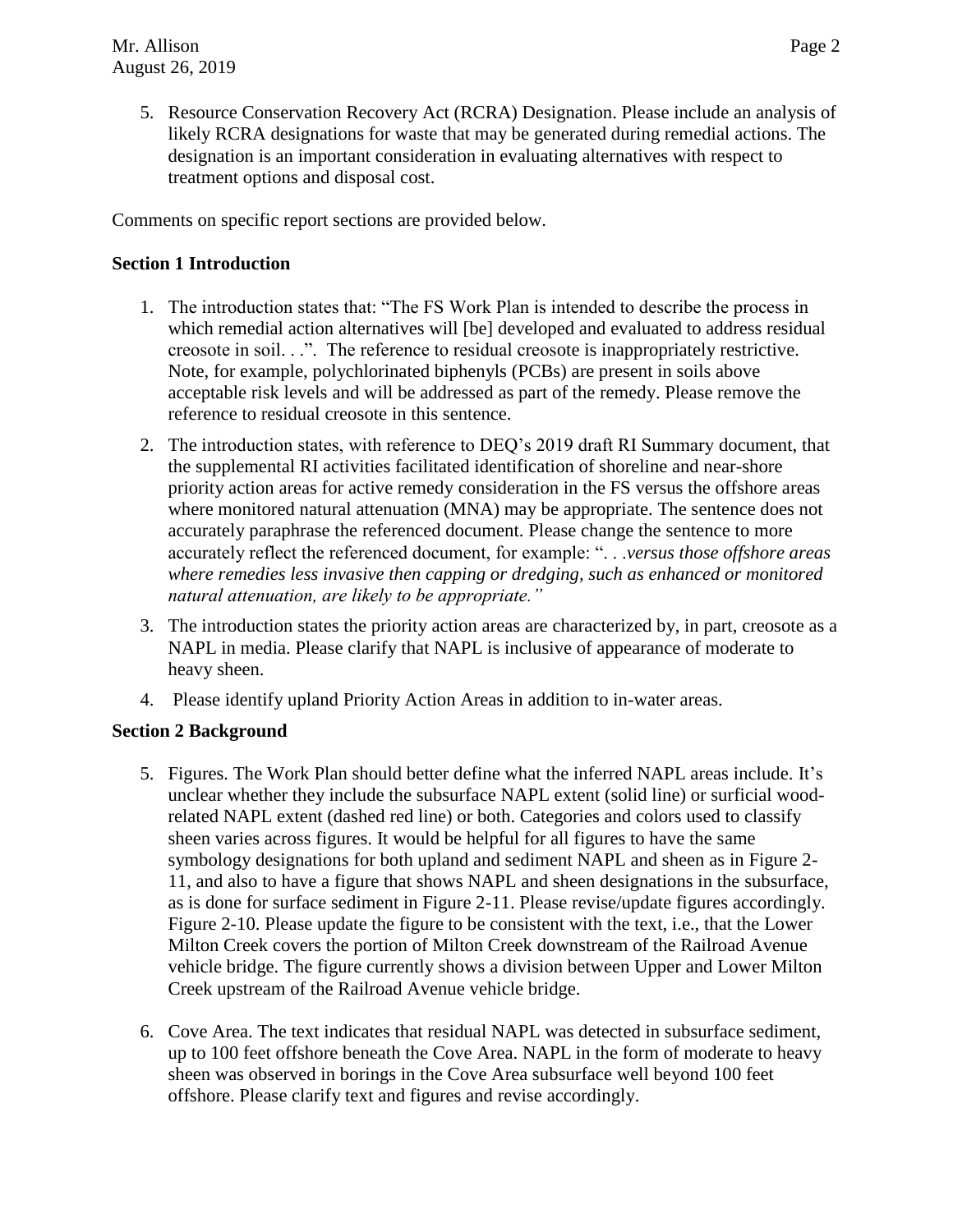- 7. Remedial Investigation. The summary and scope of historical investigations is useful. However, some of the text includes interim conclusions that could be confused with later determinations that reflect additional and more recent data. It may be helpful to remove interim conclusions and describe only the final determinations in the subsequent sections.
- 8. Physical Site Conditions. The introductory paragraph provides site elevations. Please clarify the elevations are for the upland portion of the site, and the upland is defined as above Ordinary High Water of 14 feet NAVD88, if this is the case. It would also be helpful to include a description of the in-water area as well, such as water depths, water uses, hydrodynamics, etc.
- 9. Hydrogeology. Gradients in paired wells with the exception of the MW-4A/4B have been upward from the native soil to overlying fill (See 2000 RI). Please revise FS work plan accordingly.
- 10. Nature and Extent of Contamination Monitoring well and exploratory borings have not been completed into the basalt within the primary areas of DNAPL releases. DEQ does not believe there is sufficient information to conclude that basalt in contact with DNAPL has negligible horizontal and vertical conductivity or that the creosote mass within this unit can be ruled out as a potential long-term reservoir of contamination. This uncertainty should be considered as part of the feasibility study.
- 11. Nature and Extent of Contamination Please review the results of the EPH/VPH sediment analyses collected in 2017 and DNAPL analysis in 2012 to describe the percentage of PAHs in NAPL and sediment samples.
- 12. Nature and Extent of Contamination Upland Soil. Based on soil borings and TarGOST profiles DEQ notes that the thickness of intervals with potentially mobile NAPL is highly variable within the upland, varying from several inches to 5 feet or more (e.g. TGS020). Please revise the FS Work Plan accordingly.
- 13. Nature and Extent of Contamination NAPL. A number of technologies are screened out from the technology section based on creosote being a listed waste. Discussion of the waste properties, anticipated RCRA designation(s), and associated constraints should be provided in this section.
- 14. Nature and Extent of Contamination NAPL. The depth of creosote penetration into the upper basalt in the vicinity of DNAPL releases is unknown. Please acknowledge this uncertainty in the FS Work Plan.
- 15. Nature and Extent of Contamination Sediment. The text indicates that variations in sediment bulk chemistry are not attributed to temporal changes in contaminant mass flux from upland source areas. While analysis provided to date is insufficient for a conclusive determination, there are indications of seasonality in surface sediment impacts when comparing concentrations in samples collected in July versus September. The potential for contaminant concentrations to be affected by temporal changes in contaminant mass flux from upland source areas should not be excluded and/or be further evaluated.
- 16. Nature and Extent of Contamination Cove Area. Note that ebullition with transport of subsurface NAPL to the sediment surface has been observed in the near-shore area of the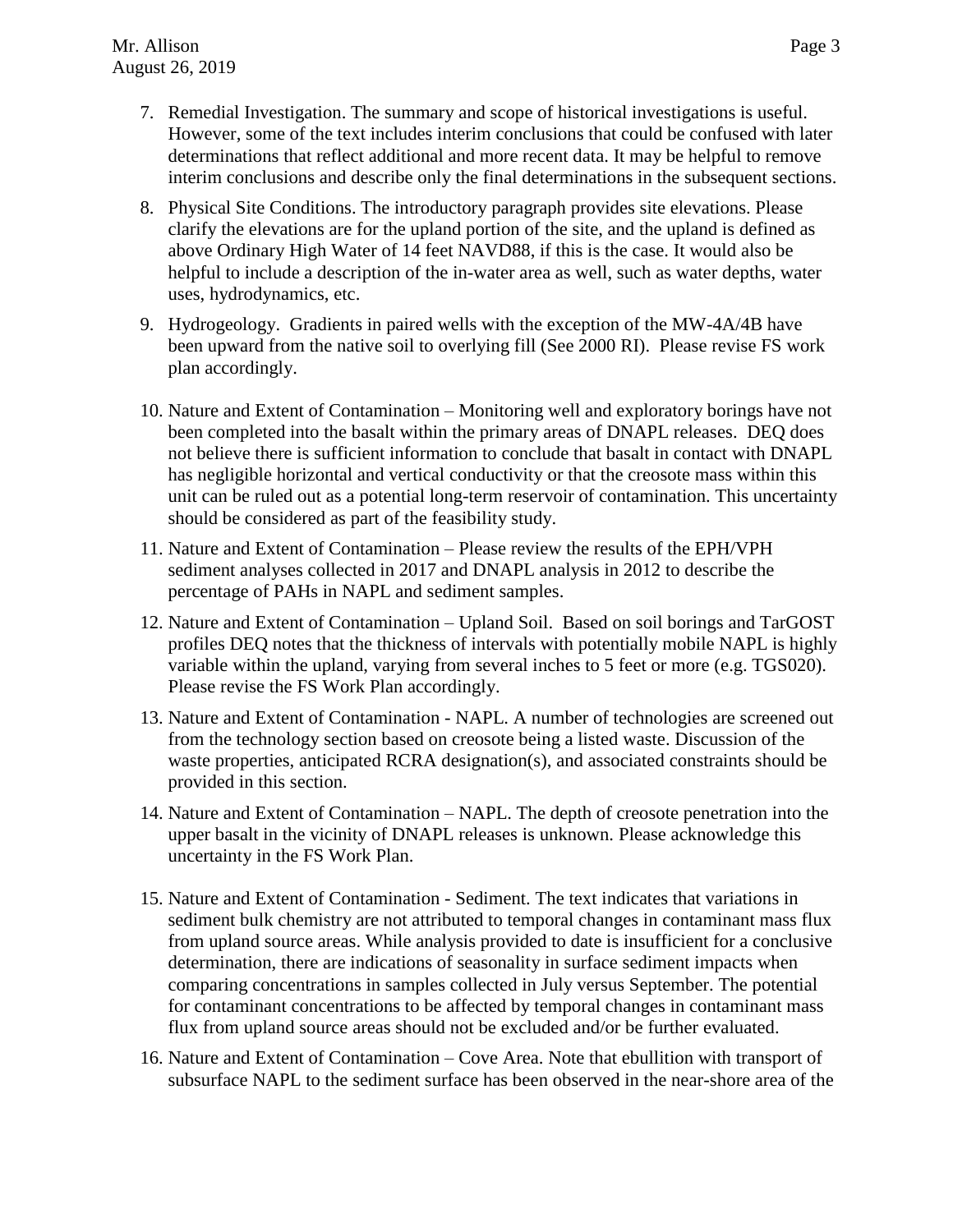cove. Please consider this ebullition as a transport mechanism in evaluation of remedial alternatives in the feasibility study.

- 17. Nature and Extent of Contamination Area 1 Dock. It appears there is a typo with respect to the description of the depositional environment. Clarify whether this area is "stable to eroding".
- 18. Conclusions from Human Health Risk Assessment.
	- The first two bullets do not identify the media evaluated. Please clarify.
	- Please include a figure showing beach/sediment areas with unacceptable human health risks.
	- The last bullet describes subsurface soil as soil 2.5 to 5 feet below ground surface (bgs). In the context of exposure scenarios for construction and excavation workers, DEQ typically considers subsurface soil to extend from 3 to 15 feet bgs; however, a rationale can be provided to propose modifying DEQ's default assumption to reflect site-specific conditions. Please either define subsurface soil at extending from 3 to 15 feet bgs or provide rationale for the 2.5 to 5 feet bgs definition in the RI/human health risk assessment and revised FS Work Plan.
	- The last bullet describes a concentration of arsenic in one sample from boring MW-10 greater than the DEQ RBC developed for construction workers. Arsenic exposure point concentrations should be evaluated in the RI/human health risk assessment as to whether arsenic presents unacceptable risk. If arsenic conditions present unacceptable risk, this information should be provided in the revised FS Work Plan.
- 19. Conclusions from the Ecological Risk Screening.
	- a. The two bullets related to total TPH concentrations and fraction-specific SLVs appear to be duplicative.
	- b. The third bullet indicates that alkylated homologues C3- and C4-naphthalene at sampling site PWS0090617-2 in Milton Creek may not be site related. Note that DEQ considers this area part of the Locality of Facility (as shown in Figure 2-15), i.e., the area where contact with facility-related hazardous substances is reasonably likely to occur.
	- c. In the last bullet, please clarify that the screening evaluation described was conducted for individual PAHs and the assessment of risk associated with narcosis risk was conducted as a separate evaluation, if this is the case.
- 20. Hot Spots.
	- a. Dissolved-phase creosote constituents in porewater and surface water that cause unacceptable risk to benthos and fish are also potential hot spots. Please revise accordingly.
	- b. Presence of subsurface sediment NAPL is a hot spot if it is not reliably containable. The FS should demonstrate that the subsurface sediment NAPL is contained/containable or include it as a hot spot.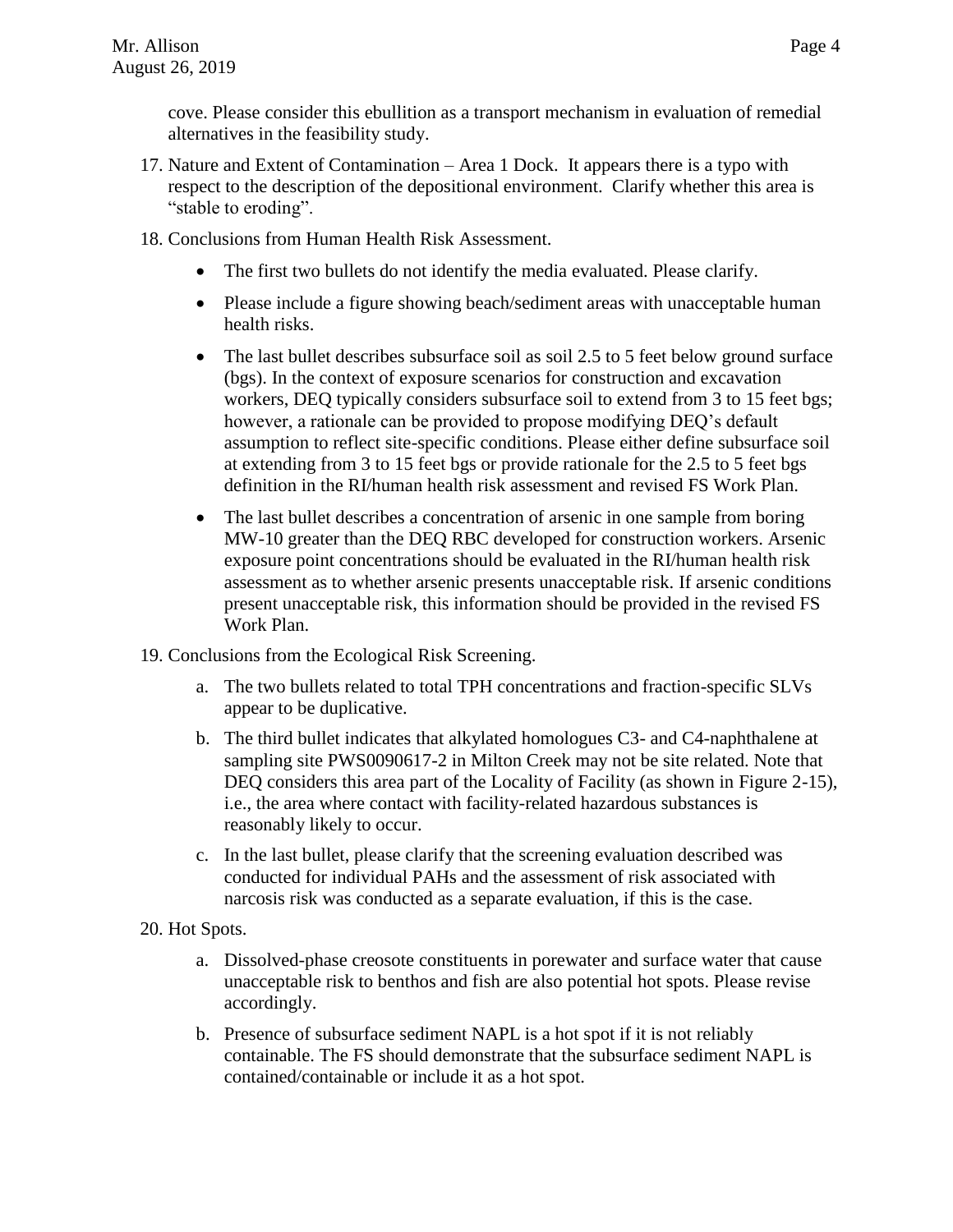- c. The text indicates that contaminated riverbank and surface sediment near the shoreline are not reliably contained. DEQ agrees these areas are not currently contained, however, it is unclear whether this statement is being used to conclude that the contaminated riverbank and surface sediment should be considered hot spots. Note DEQ believes there are likely to be technologies that would reliably contain these areas. Please clarify.
- 21. Protective Levels.
	- a. The PCB protective level is 0.59 mg/kg, not 0.74 mg/kg; please revise accordingly.
	- b. Depending on the outcome of the arsenic risk evaluation, and the depths at which arsenic concentrations are unacceptable (if any) protective levels may range from background levels (approximately 8.8 mg/kg to 12 mg/kg in the St. Helens area) to 15 mg/kg (construction worker RBC). Please revisit the protective level for arsenic, if needed, upon completion of the RI/human health risk assessment.
	- c. The FS Work Plan establishes a sediment protective level of no moderate to heavy sheens within the top 12 inches of sediment. The protective level should be set at no sheen, while the moderate to heavy sheens may be used to identify areas for priority action acres for more aggressive cleanup options. Please revise.
	- d. Fisher receptor is limited to sport fisher. Please revise to include subsistence/tribal fisher.
- 22. Key Site and Contaminant Characteristics.
	- a. Please clarify in the second bullet that beneficial use of surface water includes subsistence and tribal fishing, not just recreation.
	- b. NAPL is considered a hot spot in all media where there is unacceptable risk, including subsurface sediment if exposed. Therefore, the FS should demonstrate that the NAPL is contained/containable.

# **Section 3 Remedial Action Objectives and Preliminary Remediation Goals**

- 23. The FS Work Plan RAO 1a limits preventing release of creosote NAPL to moderate or heavy petroleum sheen. Note that protectiveness will be achieved when creosote sheen (of any degree) is absent. Therefore, active releases to the aquatic environment that are likely to result in presence of NAPL in surface sediment, including subsurface NAPL, should be addressed in the FS. Slight sheen is expected to attenuate over time if NAPL (inclusive of heavy to moderate sheen) is actively remediated and will be monitored to evaluate the long-term protectiveness of the remedy. Please revise accordingly.
- 24. The FS Work Plan RAO 4, as described in the FS Work Plan, limits preventing recontamination of the in-water remedy to the defined NAPL riverbank seep areas. DEQ notes that areas beyond the "defined NAPL riverbank seep area" have the potential to recontaminate the in-water remedy, for example if the riverbank is reconfigured during remedial construction and additional seeps are revealed. Further, RAO 4 should also address contaminated groundwater with the potential to discharge to the aquatic environment at concentrations above preliminary remediation goals (PRGs) in porewater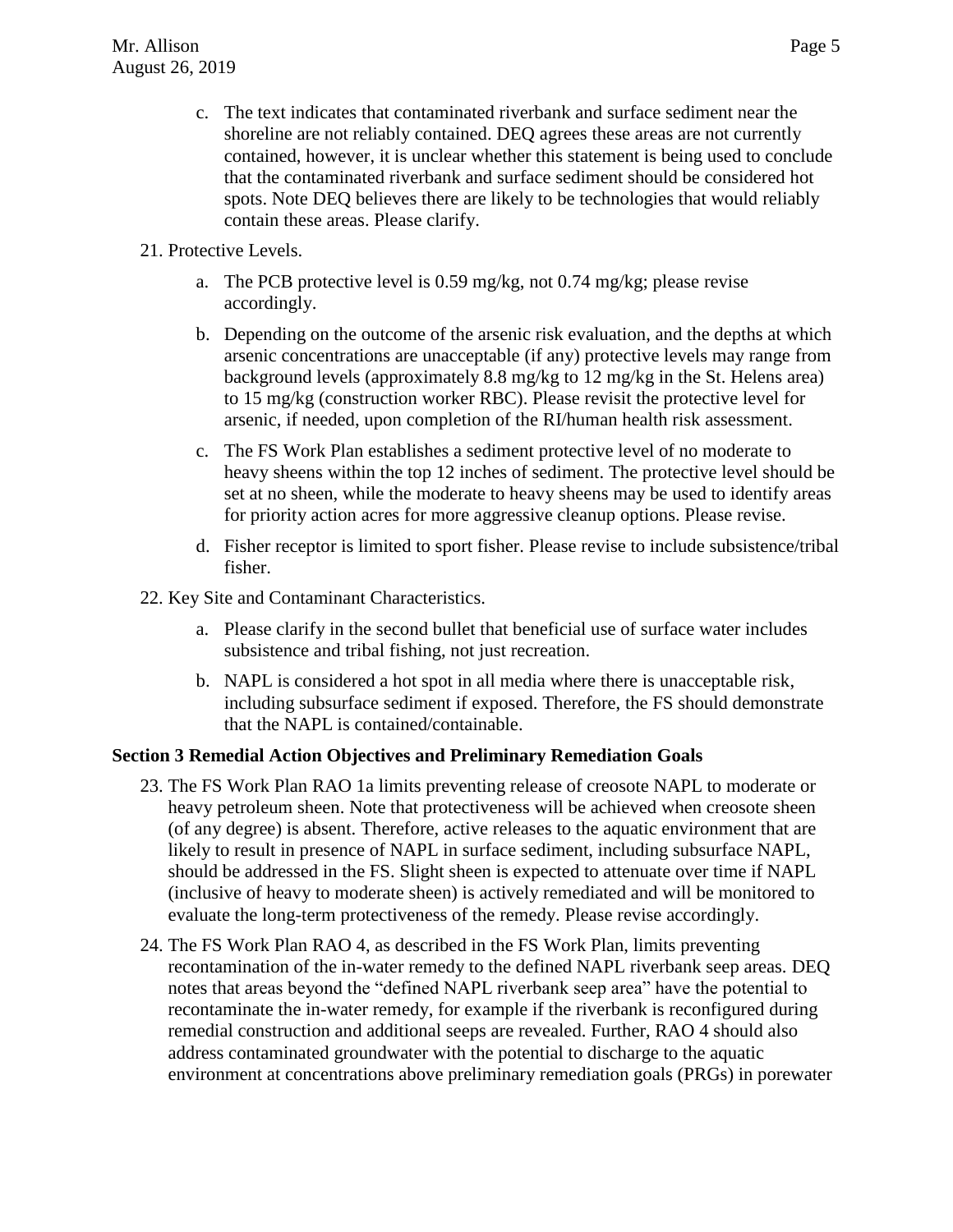or surface water. Please revise RAO 4 to reflect that recontamination of the in-water remedy will be prevented from any NAPL or contaminated groundwater discharge.

- 25. The FS Work Plan RAO 6 limits protection of industrial workers to PCB contamination in upland "Site roadways". Please remove reference to Site roadways, given the temporary nature of site use and roadways, and revised to: "Protection of industrial workers in areas of unacceptable risk related to PCB contamination".
- 26. The human health risk assessment conclusions indicate that risks from dermal exposure to polycyclic aromatic hydrocarbons (PAHs) and total petroleum hydrocarbons (TPH) in groundwater outside of NAPL areas were not quantified but it is reasonable to consider use of administrative or engineering controls for Area 1 groundwater to protect against potential exposure. Please include an RAO reflecting an objective to eliminate direct exposure to groundwater.
- 27. Please include an RAO to protect future workers from vapor intrusion. This RAO can be met in the future through additional sampling and analysis and demonstration of acceptable risk in footprints of any future buildings or through engineered vapor intrusion controls.
- 28. PRGs for NAPL/sheen are not limited to moderate to heavy sheen, rather PRGs include all creosote-related sheen. Moderate/heavy sheens are used to identify areas for more aggressive cleanup options. Please revise.
- 29. Upland PRGs should be established and included in the Work Plan.

### **Section 4 Identification of General Response Actions and Priority Action Areas**

- 30. The text indicates that treatment may include monitored natural attenuation. Note that DEQ supports use of monitored natural attenuation in remedial actions as appropriate, but does not consider monitored natural attenuation "treatment" in the context of DEQ's Hot Spot Guidance.
- 31. Please include excavation and on-site disposal as another possible general response action. This may be a viable option at the site, particularly if the excavated material is treated.
- 32. In the last paragraph of Section 4.1.1, with respect to interstitial water toxic unit (IWTU) and surface water toxic unit (SWTU) exceedances, were greater than (not less than) symbols intended? Please clarify or revise as appropriate.
- 33. The shoreward delineation of the priority remedial action areas shown on Figure 4-1 should be considered approximate and are likely to be refined based on riverbank configuration and elevations associated with regulatory definitions, such as the US Army Corps of Engineer Ordinary High Water Section 404/401 definition. Please include this clarification in the Figure.
- 34. Please provide the areal extent of priority action areas in acres to one significant digit, not square feet, to better reflect the precision of the delineations.
- 35. As noted above, subsurface NAPL is also considered a hot spot unless it is demonstrated that it is contained/containable and will not be exposed at the surface. This is an important consideration when estimating volumes; for example, if a dredging remedy is evaluated, and the subsurface is exposed through removal of surface sediment, additional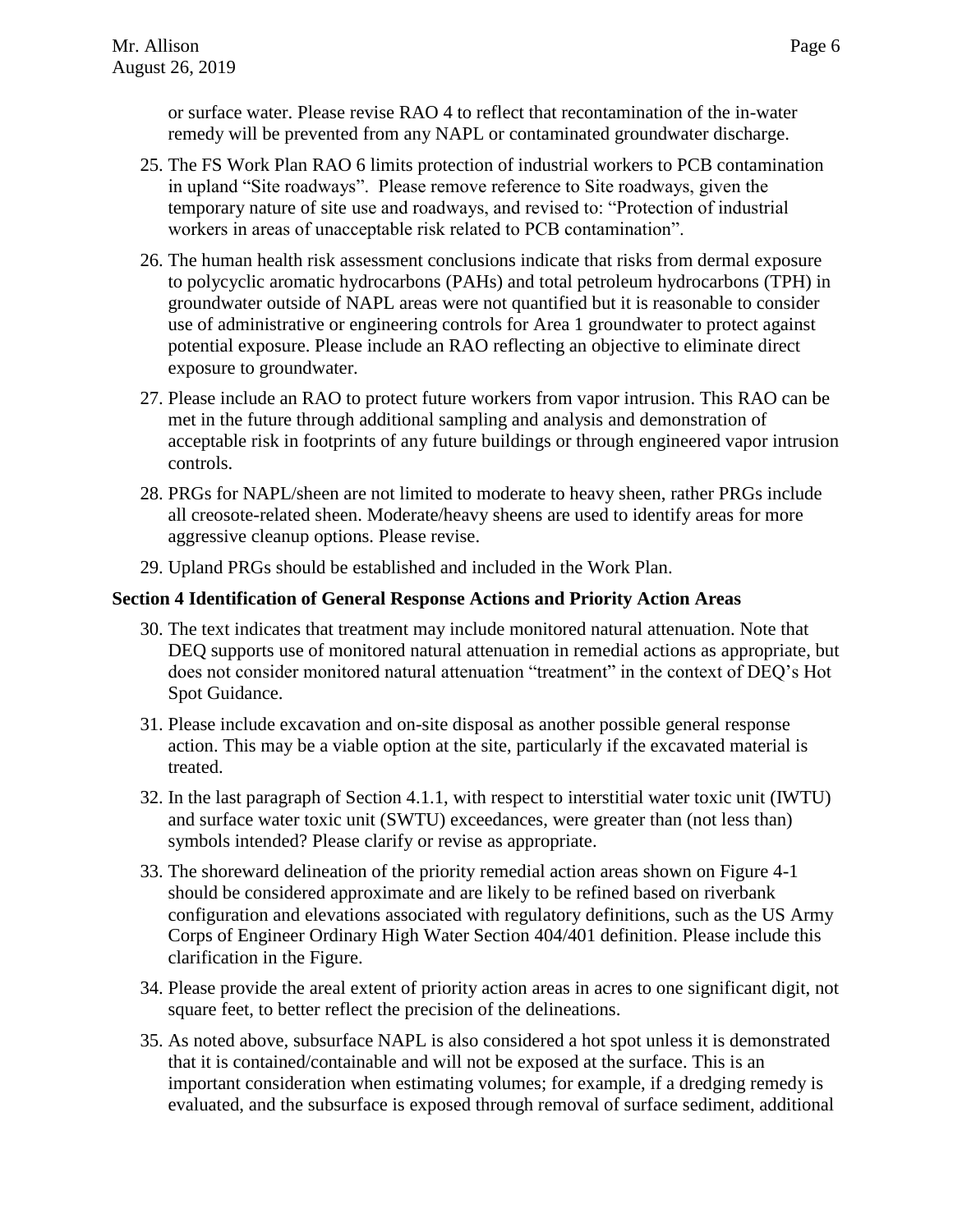removal may be necessary to fully address the hot spot. It may be less confusing, for purposes of conducting the FS, to refer to surface sediment NAPL, or some other nomenclature, rather than referring to hot spots when estimating areas and volumes. In the Cove Area, for example, while DEQ agrees that NAPL hot spots in surface sediment cover about 0.4 acres, the NAPL volume calculations should include the volume of surface NAPL (as provided in the report) and subsurface NAPL (this calculation was not provided in the report). The subsurface NAPL in the Cove area has a greater lateral extent then surface NAPL, and the volume calculation should include an estimate of vertical extent. The subsurface NAPL areas and volumes are important to consider in the evaluation of remedial alternatives.

- 36. The Area 1 Dock contamination is characterized, as indicated in the report, by surficial wood-related creosote NAPL that is sometimes discontinuous. Given the pervasive nature of the contamination, and the likelihood that remedial action in this area will in all likelihood require action in the entire area below the historical Dock as opposed to a patch work of remedial actions in discrete areas, a continuous area of about 1 acre is a more appropriate estimate for evaluating remedial alternatives in the feasibility study. Please revise accordingly. Further, note the vertical delineation in the Area 1 Dock is highly uncertain given the limited sampling conducted at depth in this area. Please include this uncertainty in the FS Work Plan.
- 37. The Area 2 Dock NAPL area should be revised to 0.2 acre.
- 38. Riverbank NAPL seeps should include a description of the inferred extent of subsurface DNAPL shown on Figure 4-2 in the Area 1 Dock.
- 39. Upland priority action areas include mobile NAPL that impacts subsurface sediment, and any dissolved phase contamination that contributes to ongoing loading of the aquatic environment, in addition to the defined riverbank NAPL seeps identified in the FS Work Plan. Please revise the FS Work Plan, including Figure 4-2, accordingly.

#### **Section 5 Identification and Screening of Remedial Technologies**

40. To more intuitively group applicable technologies, DEQ suggests organizing the technology screening as follows:

Table 1: Upland and Riverbank Surface Soil

Table 2: Upland Subsurface NAPL/Soil/Groundwater

Table 3: In-Water Sediment/Porewater

41. With the above organization in mind, please ensure the following technologies are included in the screening tables, in addition to those already listed:

Table 1 – Upland and Riverbank Surface Soil: cap, reactive cap, excavation, stormwater management.

Table 2 – Upland Subsurface NAPL/Soil/Groundwater: smouldering, solidification/ stabilization (please clarify how this technology is incompatible with site uses if it is eliminated as a technology), riverbank cap, and riverbank reactive cap inclusive of amendments and technologies beyond activated carbon, such as biochar, organoclay, ecospears, and oleophilic biobarriers for in-situ treatment/containment and/or ex-situ treatment and disposal, as appropriate.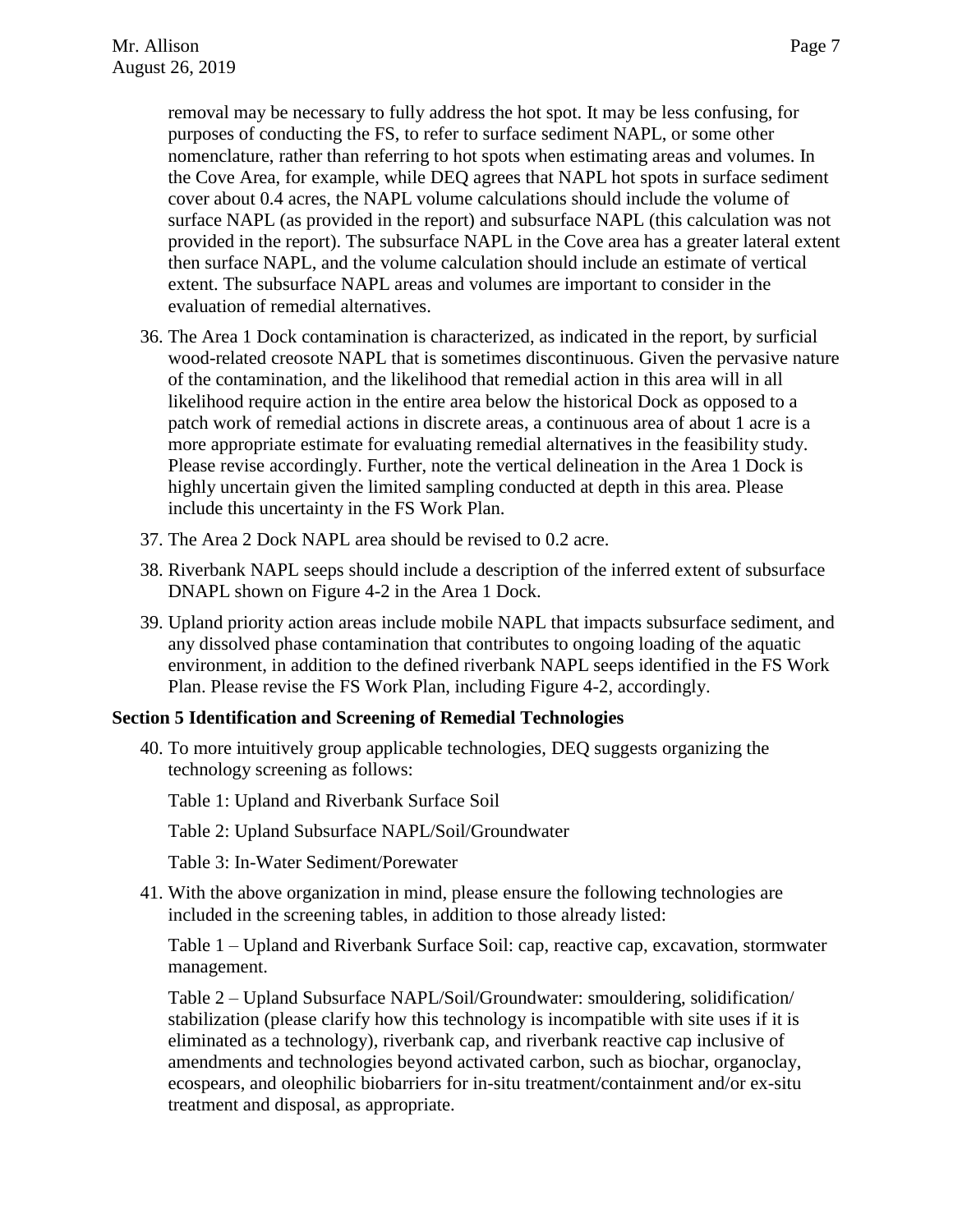Table 3 – In-water Sediment/Porewater: Please include amendments and technologies beyond activated carbon listed above for Table 2 – Upland Subsurface NAPL/Soil/ Groundwater, as appropriate. Please include an upland (on-site) CDF as a disposal option.

## **Section 6 Assembly of Remedial Action Alternatives**

- 42. RAO 1 DEQ clarifies that, as described in DEQ Comments above, protectiveness will be achieved when creosote-related sheen is absent. However, DEQ agrees that this will be achieved in large part, as described in this section of the FS Work Plan, when NAPL in surface sediment and riverbank seeps (i.e., in priority action areas) are actively remediated. Slight sheen is expected to attenuate over time once NAPL sources are actively remediated. DEQ also agrees that institutional controls may be appropriate to limit disturbance of subsurface sediment to prevent migration of NAPL to the surface and that long-term monitoring will be required following remedial action. Note that long-term monitoring will be required not just in priority action areas, as indicated in the FS Work Plan, but in areas where site-related contamination remains in the subsurface and surface sediment, porewater, and surface water. Please revise the FS Work Plan consistent with the above clarifications.
- 43. RAO 3 Please also include stormwater management as a component of the remedial alternative to prevent recontamination of in-water remedy through overland stormwater flow.
- 44. RAO 4 DEQ clarifies that, as described in DEQ Comments above, RAO 4 should address recontamination of the in-water remedy through NAPL and groundwater discharge. Therefore, appropriate remedial alternatives would remove, cap, or treat mobile NAPL and groundwater to eliminate discharge to the aquatic environment above PRGs.
- 45. RAO 6 The FS Work Plan RAO 6 limits protection of industrial workers to PCB contamination in upland "Site roadways". Please remove reference to Site roadways, given the temporary nature of site use and roadways, and revised to: "Protection of industrial workers in areas of unacceptable risk related to PCB contamination".
- 46. The human health risk assessment conclusions indicate that risks from dermal exposure to polycyclic aromatic hydrocarbons (PAHs) and total petroleum hydrocarbons (TPH) in groundwater outside of NAPL areas were not quantified but it is reasonable to consider use of administrative or engineering controls for Area 1 groundwater to protect against potential exposure. Please include an RAO reflecting an objective to eliminate direct exposure to groundwater.
- 47. Please include an RAO to protect future workers from vapor intrusion. This RAO can be met in the future through additional sampling and analysis and demonstration of acceptable risk in footprints of any future buildings or through engineered vapor intrusion controls.

Note that with respect to the sampling and analysis conducted by Oregon State University:

• The validation of passive sampling data provided by Cascadia via e-mail on July 18, 2019 remains under review by DEQ.